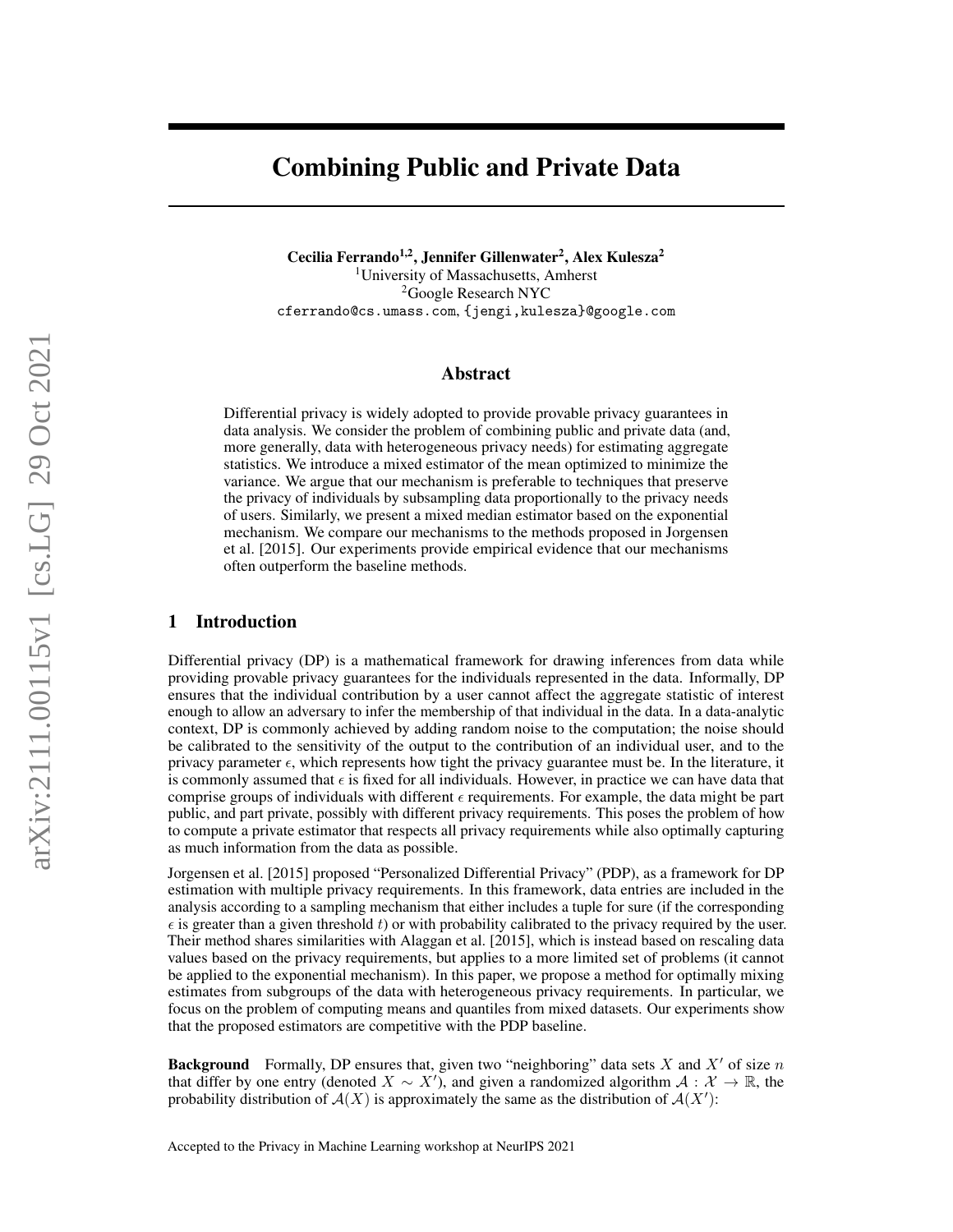Definition 1 (Differential privacy (DP), [Dwork et al.](#page-4-2) [2006\)](#page-4-2). *A randomized algorithm* A *satisfies -differential privacy (-DP) if, for neighboring data sets* X ∼ X<sup>0</sup> *, and any subset* S ⊆ *Range*(A)*,*

$$
\Pr[\mathcal{A}(X) \in S] \le \exp(\epsilon) \Pr[\mathcal{A}(X') \in S].
$$

**Definition 2** (Sensitivity, [Dwork et al.](#page-4-2) [2006\)](#page-4-2). *Given any two neighboring data sets*  $X \sim X'$ , the *sensitivity of a function f is*

$$
\Delta f = \max_{X, X'} \|f(X) - f(X')\|_1
$$

The Laplace mechanism adds calibrated Laplace noise to a summary statistic of the data:

**Definition 3** (Laplace mechanism, [Dwork et al.](#page-4-2) [2006\)](#page-4-2). *Given a function f that maps data sets to*  $\mathbb{R}^m$ , *the Laplace mechanism outputs*  $\mathcal{L}(X) \sim \text{Lap}(f(X), \Delta f/\epsilon)$  *from the Laplace distribution, which has density*  $\text{Lap}(y; u, b) = (2b)^{-m} \exp(-\Vert y - u \Vert_1/b)$ . This is the same as adding independent *noise*  $u_i \sim \text{Lap}(0, \Delta f/\epsilon)$  *to each component of*  $f(\overline{X})$ *. This mechanism is*  $\epsilon$ -*DP.* 

The exponential mechanism is often used for discrete output spaces:

Definition 4 (Exponential mechanism, [McSherry and Talwar](#page-4-3) [2007\)](#page-4-3). *Given a scoring function*  $u: \mathcal{X} \times O \to \mathbb{R}$  with sensitivity  $\Delta_u = \max_{X \sim X', o \in O} |u(X, o) - u(X', o)|$ , a mechanism  $\mathcal{M}(X)$ *that outputs* r *with probability proportional to*  $\exp(\epsilon u(X, o)/2\Delta_u)$  *is*  $\epsilon$ -*DP.* 

#### 2 Proposed mechanisms

We consider the simple setting where all data comes from a distribution of known variance  $\sigma^2$  and is defined on a range  $[a, b]$ . Data is assumed to be divided into k groups, with group i having privacy requirement  $\epsilon_i$ <sup>[1](#page-1-0)</sup>. We use  $n_i$  to denote the number of data points in group i, a quantity that we assume is public (this is consistent with the "swap model" of DP, or the counts can be estimated privately in a separate step). Additionally, for simplicity of the exposition, we assume that each user contributes a single data point<sup>[2](#page-1-1)</sup>. The problem then is how to combine data from the  $k$  groups to get the best possible overall estimate of the desired statistic. In the subsections below, we propose mechanisms for combining data to estimate two common statistics: means and quantiles.

**Means.** We first consider the case of computing the data's mean. Let  $\Sigma_i$  represent the sum of the data points in group i. Define  $r = \max(|a|, |b|)$ , the max amount by which any one user can change the magnitude of their corresponding  $\Sigma_i$ ; this is the sensitivity of the sum. If we apply the standard Laplace mechanism to group i in isolation, with  $z_i \sim \text{Lap}(r/\epsilon_i)$ , then the estimate of the mean is  $(\Sigma_i + z_i)/n_i$ . What we propose is a convex combination of these individual estimates, with weights  $\beta_i \geq 0$  and  $\sum_{i=1}^k \beta_i = 1$ . The joint estimator, and its corresponding variance are then:

$$
\tilde{X} = \sum_{i=1}^{k} \beta_i \frac{\Sigma_i + z_i}{n_i}, \quad s_{\text{joint}} = \sum_{i=1}^{k} \beta_i^2 \frac{n_i \sigma^2 + 2r^2/\epsilon_i^2}{n_i^2}.
$$

To find the optimal  $\beta_i$ , we can search for the setting that minimizes the joint variance. This form of minimization problem has been studied before, and the Theorem in point 2 of [Rubin and Weisberg](#page-4-4) [\[1975\]](#page-4-4) shows that the minimizing solution is to assign each estimator a weight inversely proportional to its variance. In more detail, for the  $i$ -th estimator, the optimal weight is:

$$
\beta_i \propto \tilde{\beta}_i \coloneqq \frac{1}{\text{Var}_i} = \frac{n_i^2}{n_i \sigma^2 + 2r^2/\epsilon_i^2}, \quad \text{which normalizes to} \quad \beta_i = \frac{\tilde{\beta}_i}{\sum_{j=1}^k \tilde{\beta}_j} = \frac{\frac{n_i^2}{n_i \sigma^2 + 2r^2/\epsilon_i^2}}{\sum_j \frac{n_j^2}{n_j \sigma^2 + 2r^2/\epsilon_j^2}}
$$

Intuitively, the lower the variance of the estimator from one data group, the more we want that estimator to contribute to the joint estimator. Note that in the case where one dataset is public, its corresponding  $z_i$  term disappears, and the weight simplifies to  $\beta_i \propto n_i/\sigma^2$ .

<span id="page-1-1"></span><span id="page-1-0"></span> $\theta^1 \epsilon = \infty$  for public data.

<sup>&</sup>lt;sup>2</sup>This is not an inherent limitation of the proposed methods; they could be trivially extended with the appropriate sensitivity scaling factor to handle the case where users contribute multiple data points.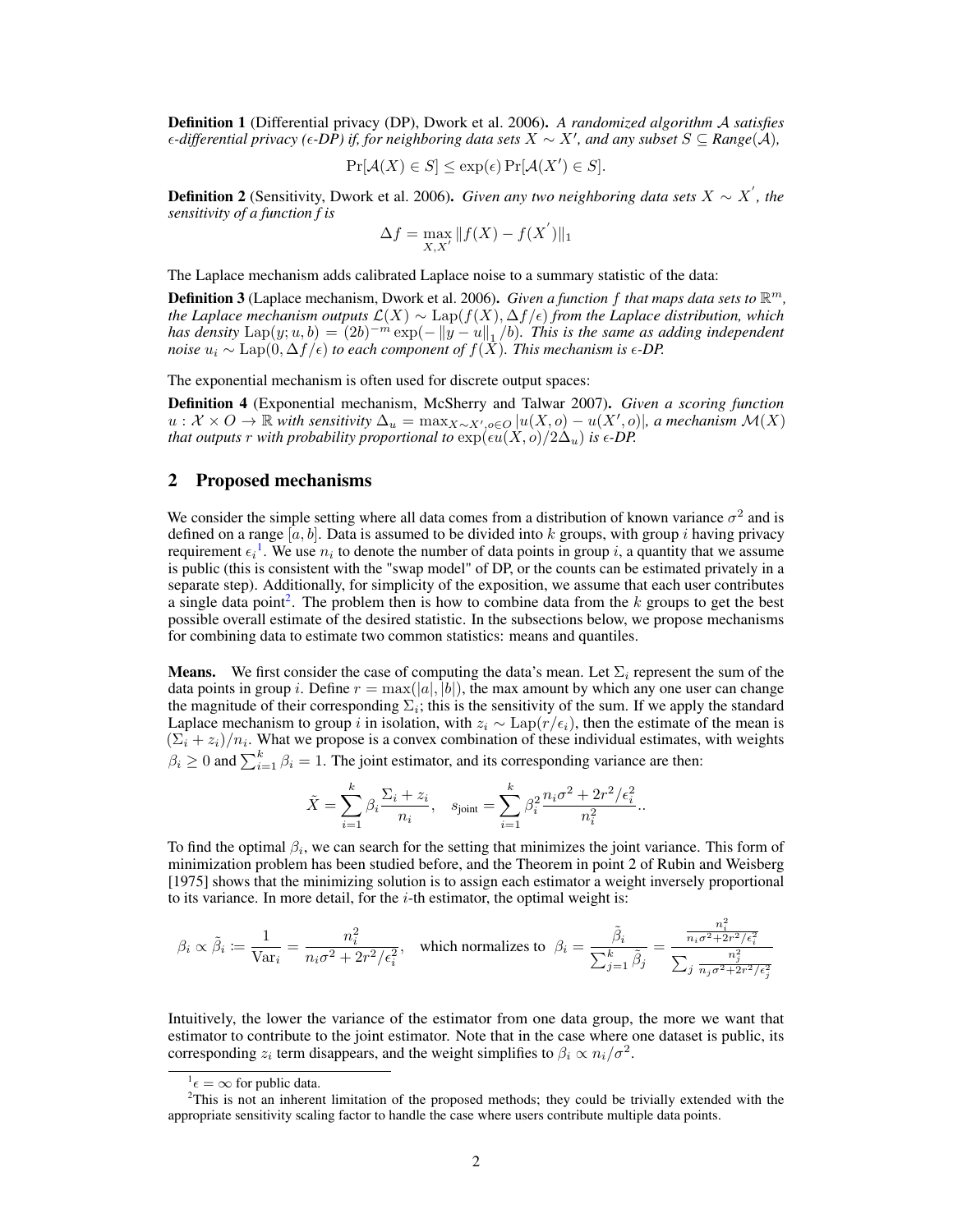Comparison with baseline method. In contrast to our mixing method, [Jorgensen et al.](#page-4-0) [\[2015\]](#page-4-0) propose a method they call the Sample mechanism. This mechanism requires first selecting a "threshold" hyperparameter  $t$ . Then, it independently samples each data point in group  $i$  with probability  $\min(1,(e^{\epsilon_i}-1)/(e^t-1))$ . The remaining data points are fed to a DP mechanism with  $\epsilon$ set to  $t$ , and the result of this mechanism is released. [Jorgensen et al.](#page-4-0) [\[2015\]](#page-4-0) shows that this preserves the required  $\epsilon_i$  privacy levels for all groups. Although this method is very flexible and can be applied to adapt any DP mechanism to the heterogeneous privacy setting, it also makes a natural baseline for our approach when applied to the Laplace mechanism. To develop some intuition for how these mechanisms compare, consider a simple example with two groups of data points, one public with  $n_{\text{pub}}$  points, and one private with  $n_{\text{priv}}$  points and parameter  $\epsilon$ . Under the Sample mechanism, the private points will be sampled independently as described above, whereas all public points will be retained (as they have an effective privacy parameter of  $\infty$ ).

Suppose that a threshold t is selected, and  $n_{\text{priv samp}}$  private points are subsequently sampled. Then, letting  $\Sigma_{\rm pub}$  denote the sum of the public points and  $\Sigma_{\rm privacy}$  denote the sum of the sampled private points, we can write the Sample mechanism's estimate as follows:

$$
\tilde{X}_{\text{PDP}} = \alpha \cdot \frac{\Sigma_{\text{pub}}}{n_{\text{pub}}} + (1 - \alpha) \cdot \frac{\Sigma_{\text{privsamp}} + \text{Lap}(r/t)}{n_{\text{privsamp}}}, \quad \text{where} \quad \alpha = \frac{n_{\text{pub}}}{(n_{\text{pub}} + n_{\text{privsamp}})}.
$$

On the other hand, letting  $\Sigma_{\text{priv}}$  denote the sum of *all* private points, our method computes

$$
\tilde{X} = \beta \cdot \frac{\Sigma_{\text{pub}}}{n_{\text{pub}}} + (1 - \beta) \cdot \frac{\Sigma_{\text{priv}} + \text{Lap}(r/\epsilon)}{n_{\text{priv}}}
$$

for the value of  $\beta$  that minimizes the overall variance. Note that, for  $\tilde{X}_{\text{PDP}}$ , the choice of threshold t determines both the sampling rate for the private points *and* the coefficient  $\alpha$ . In particular, if  $t = \epsilon$ , then all private points are sampled and the second terms in the two estimates above coincide. However,  $\alpha$  will not be equal to  $\beta$ —which is the variance-minimizing choice—and therefore the variance of the Sample mechanism will be suboptimal.

On the other hand, if  $t \neq \epsilon$ , then the variance of the second term of  $\tilde{X}_{\text{PDP}}$  will itself generally be suboptimal. To see this, recall that the probability with which each private point is sampled is  $\min(1, (e^{\epsilon}-1)/(e^t-1))$ , which is at most  $\hat{p} := \min(1, \epsilon/t)$  since  $(e^{\hat{x}}-1)/\hat{x}$  is increasing and therefore  $(e^{\epsilon}-1)/(e^t-1) \leq \epsilon/t$  whenever  $\epsilon \leq t$ . In expectation, then, at most  $n_{\text{priv}}\hat{p}$  private points will be sampled. In that case, the variance of the second term will be at least

$$
\frac{n_{\rm priv}\hat{p}\sigma^2 + 2(r/t)^2}{(n_{\rm priv}\hat{p})^2} = \frac{\sigma^2}{(n_{\rm priv}\hat{p})} + 2\left(\frac{r/t}{n_{\rm priv}\hat{p}}\right)^2 \ge \frac{\sigma^2}{n_{\rm priv}} + 2\left(\frac{r/\epsilon}{n_{\rm priv}}\right)^2,
$$

where for the first term we use the fact that  $\hat{p} \leq 1$ , and for the second we use the fact that  $\hat{p} \leq \epsilon/t$ . Note that the right hand side is now exactly the variance of the Laplace mechanism applied to the private points alone, i.e., the second term of  $\tilde{X}$ . Thus, when  $t \neq \epsilon$  the Sample mechanism is a convex combination of two independent terms, where the first term matches our mechanism but the second term has higher variance. Since our mechanism selects the variance-minimizing parameter  $\beta$ , there can be no value of  $\alpha$  that compensates for this deficit.

Quantiles. Private quantiles are typically computed via the exponential mechanism (see Algorithm 2 in [Smith](#page-4-5) [\[2011\]](#page-4-5)). [Jorgensen et al.](#page-4-0) [\[2015\]](#page-4-0) proposes a PDP instance of the exponential mechanism (the PE mechanism) that combines all data groups and their various  $\epsilon_i$  into one utility function. We propose instead to simply run an independent exponential mechanism for each data group, using the standard utility function from [Smith](#page-4-5) [\[2011\]](#page-4-5). We then re-use the mixing weights derived for the computation of means in order to mix the results from these exponential mechanisms to produce a single overall quantile estimate. We compare our mixing method against the  $\mathcal{PE}$  mechanism in a simple setting (Section [3\)](#page-2-0). The experiments show that our proposed mixing strategy is competitive with the  $\mathcal{PE}$  mechanism in RMSE performance. We leave it to future work to develop a mixing strategy tailored explicitly for the exponential mechanism (as opposed to re-using the mixing weights that are optimized for mean estimation).

#### <span id="page-2-0"></span>3 Experiments

Means. We compare our proposed estimator to the PDP Sample method from [Jorgensen et al.](#page-4-0) [\[2015\]](#page-4-0) in a scenario with k data subgroups — one very low-privacy group with  $\epsilon_{\text{max}} = 10$  and n data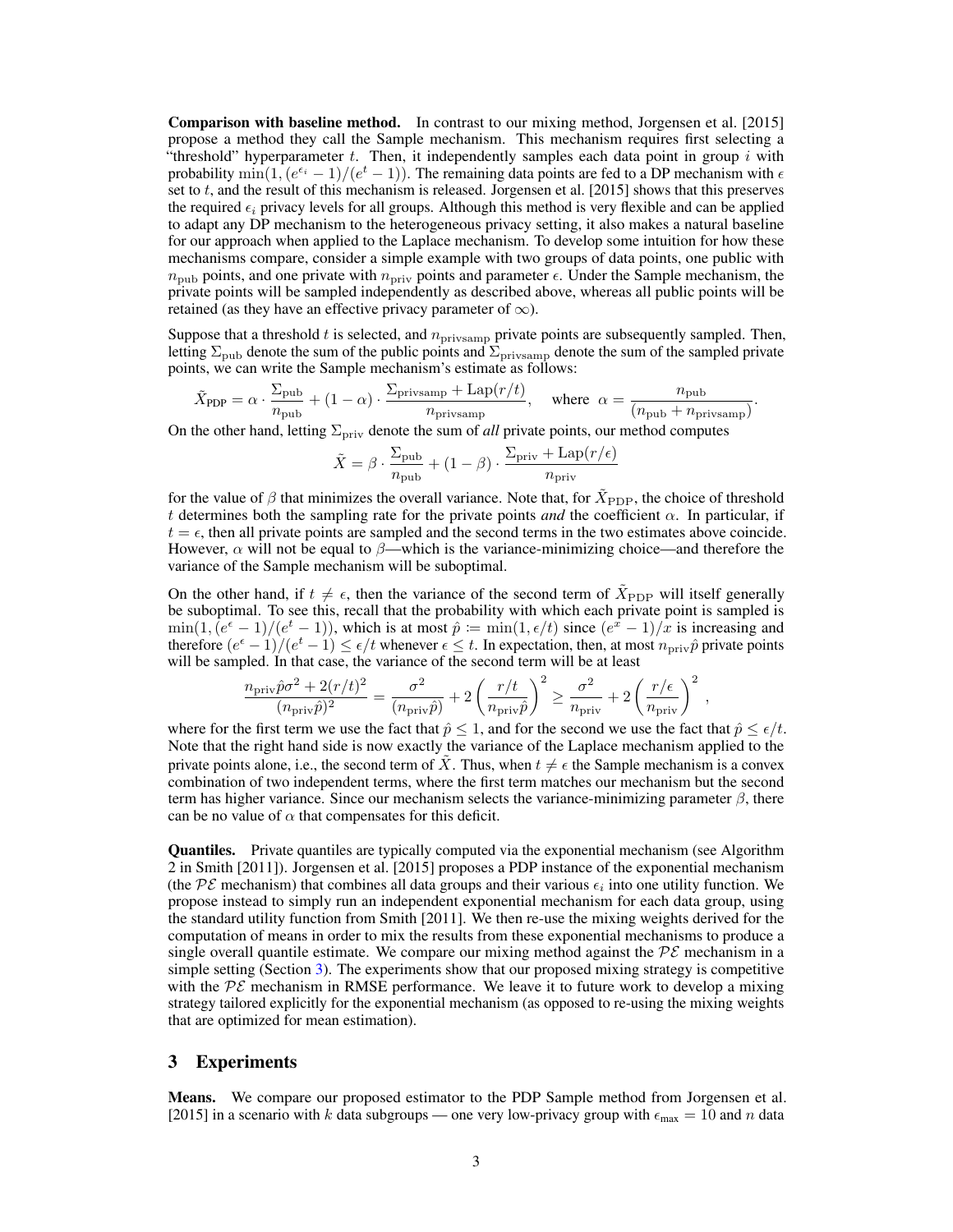points, and the remaining higher-privacy groups with varying privacy requirements and sizes. Data is drawn from a normal distribution with  $\mu = 0$  and  $\sigma^2 = 25$ . We fix the size of the private groups and let n vary with values from 100 to 10000. For the threshold value t, we follow [Jorgensen et al.](#page-4-0) [\[2015\]](#page-4-0) and compare setting t equal to the minimum  $\epsilon$  among the groups, or the average of the  $\epsilon$  values across groups. We also directly optimize  $t$  for minimum variance, which leads to a similar performance as our weighted estimator. Additionally, we test the case where  $t = \epsilon_{\text{max}}$ . Results in Figure [1](#page-3-0) show the competitive advantage of our proposed estimator over PDP, with a lower overall variance.



<span id="page-3-0"></span>Figure 1: Variance of the weighted vs PDP mean estimators over 1000 trials. Dotted lines represent 95% CIs.  $\vec{n} = [n, 100, 500, 1000, 5000, 10000]$  and  $\vec{\epsilon} = [10.0, 0.05, 0.1, 0.01, 0.25, 0.15]$ . Left to right, the PDP threshold t is set to:  $t_{min}(0.01)$ ;  $t_{\text{optimized}}(0.25)$ ;  $t_{\text{average}}(1.76)$ ;  $t_{\text{max}}(10.0)$ .  $t_{\text{opimized}}$  is the optimal threshold obtained by minimizing the PDP joint variance. In this case, the performance of PDP matches that of our proposed mechanism. In the other cases, the variance of the proposed estimator is always lower than the variance of the PDP estimator, with the two converging as  $n \to \infty$ .

Medians. We also consider the release of medians. In particular, we consider the simple setting where part of the data comes from users who require a high level of privacy,  $\epsilon_H = 0.1$ , and the rest from users with a looser privacy constraint of  $\epsilon_L = 1.0$ . In a second scenario, we look at  $\epsilon_H = 0.01$ and  $\epsilon_L = 10.0$ . Data from both groups is drawn from a standard normal distribution with total (odd) number of data points,  $n$ , set to 1001 and we compare different ratios of high vs low-privacy users. We compare the RMSE (root mean squared error) of the median released via the  $P\mathcal{E}$  mechanism, and our weighted median. Results in Figure [2](#page-3-1) show the competitive advantage of the weighted median.



<span id="page-3-1"></span>Figure 2: RMSE for the median of a standard normal over 500 trials. Left:  $\epsilon_H = 0.1$ ,  $\epsilon_L = 1.0$ . Right:  $\epsilon_H = 0.01$ ,  $\epsilon_L = 10.0$ .

### 4 Discussion and conclusions

We present a minimum-variance unbiased estimator of the mean in the case of heterogeneous data with multiple privacy requirements. Our method is based on a weighting scheme that can also be applied for the release of quantiles. Our estimators often outperform the existing baseline of Personalized Differential Privacy [\[Jorgensen et al.,](#page-4-0) [2015\]](#page-4-0). One limitation of our mechanism is that it adds random noise to every subgroup. In the worst case where every one of the  $k$  groups has a single user and the  $\epsilon_i$  differ only by an infinitesimal amount, we end up adding k times as much noise as PDP Sample. Future work will explore this tradeoff, as well as a custom weighting scheme optimized for the exponential mechanism.